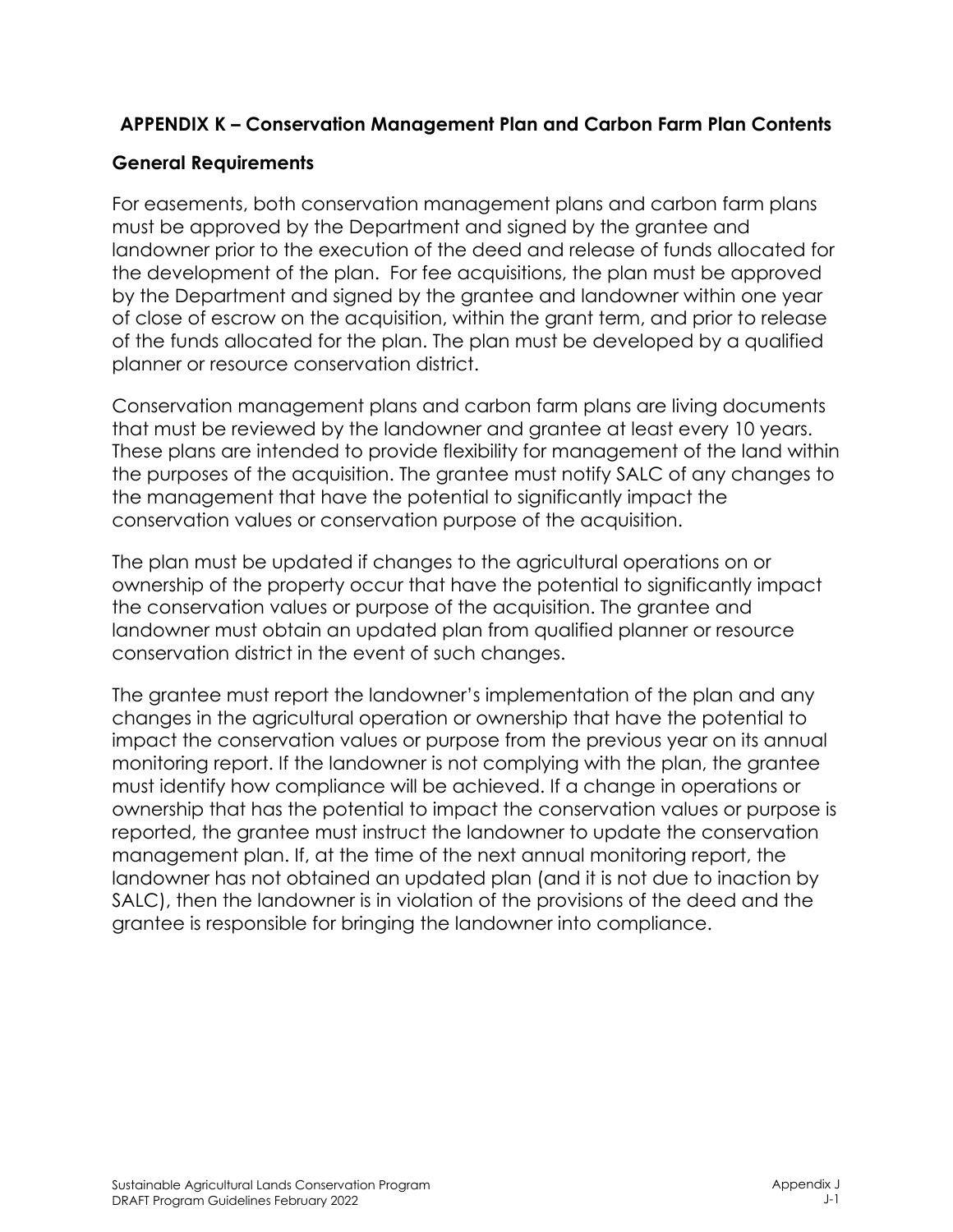## **Conservation Management Plans**

At a minimum, the conservation management plan must:

- A. Describe the activities that promote the long-term viability of the land to meet the purposes for which the Acquisition was acquired. This may include a farm or ranch succession plan.
- B. Include a description of the farm or ranch management system, and, if applicable, irrigation water right volumes needed for the agricultural activity on the property. The conservation management plan may incorporate or refer to information from baseline documentation reports, as appropriate.
- C. Identify required and recommended conservation or management practices that address the purposes and conservation values for which the property was selected, such as those identified in the selection criteria, the eligibility requirements, detailed characteristics of the project, the grant agreement or deed, or other project documents, and including practices to protect biodiversity and facilitate climate adaptation. The conservation management plan may incorporate, or cross-reference practices identified in other plans, such as an organic system plan for organic operations, USDA NRCS Conservation Plans, CDFA's Office of Environmental Farming and Innovations Planning Grants Program plans, a comprehensive nutrient management plan for animal feeding operations, or care of historic sites for easements with historical or archeological resources.
- D. Identify additional or specific criteria associated with permissible and prohibited activities consistent with the terms of the deed. For example, if a deed specifies that the location of the building envelope may be adjusted if it does not adversely affect the agricultural resources, the conservation management plan should describe the agricultural resources and how they may be impacted by construction of structures. Not every conservation management plan will need to specify additional or specific criteria for deed terms; whether such criteria are required should be determined by the grantee based on the agricultural resources present on the property and the clarity of the deed restrictions.

## **Carbon Farm Plans**

At a minimum, the carbon farm plan must:

- A. Assess the carbon sequestration and greenhouse gas emission reduction potential of the property.
- B. Include a description of the farm or ranch management system.